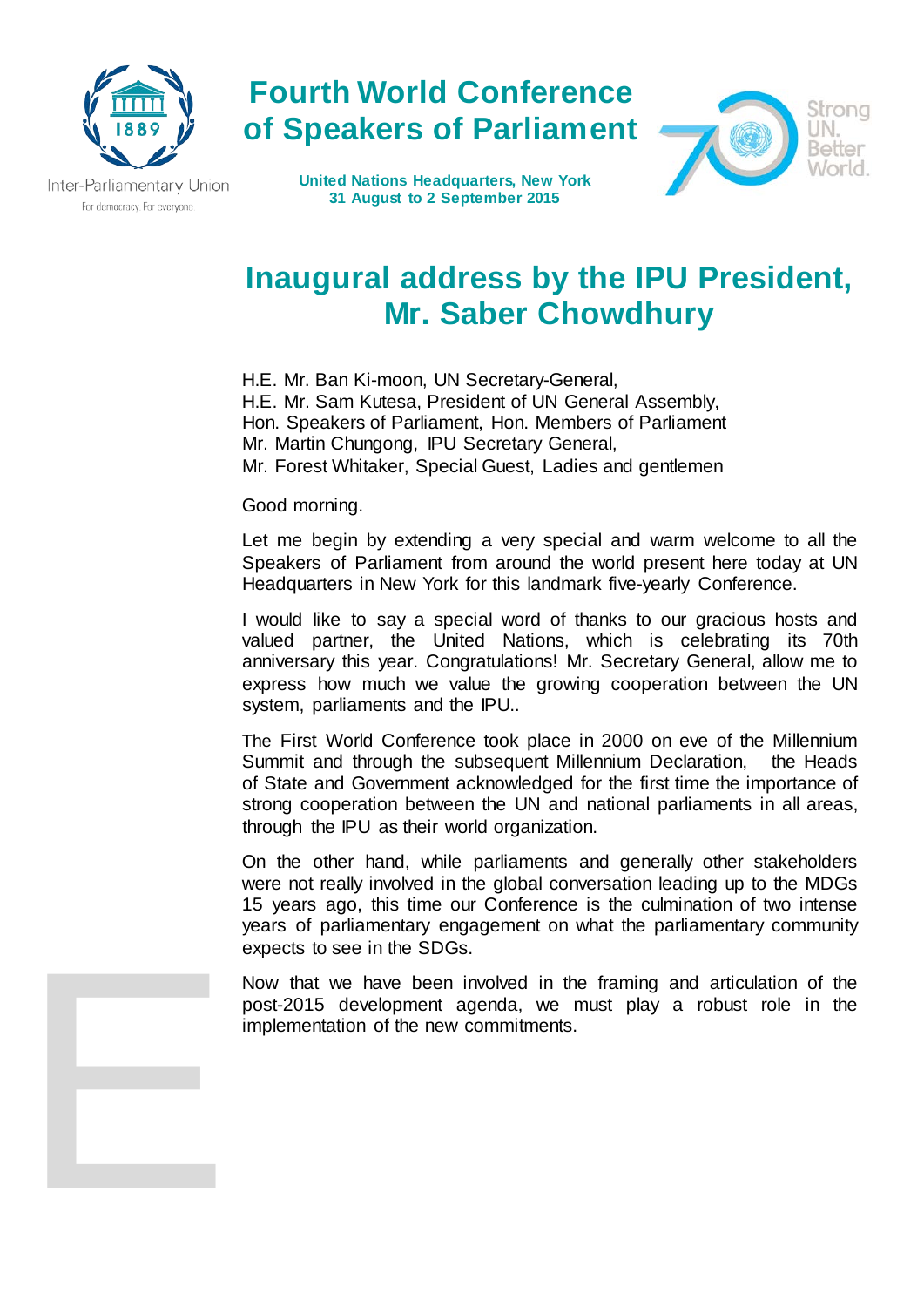Our institutional relationship with the United Nations has also evolved greatly since our last meeting five years ago - we would like to acknowledge the major role the UNSG himself has played in this process. We very much look forward to signing soon the new Cooperation Agreement between the IPU and the United Nations, which takes stock of the progress achieved over the years and aspires to place our cooperation on a deeper and stronger footing.

Together with the UN General Assembly and other UN bodies we have developed a number of mechanisms such as the annual Parliamentary Hearing. We have ourselves at the IPU also set up a Committee on UN Affairs to bring a parliamentary component to major UN processes. We look forward to further strengthening these mechanisms.

It is a common focus on people and their security and well-being that bring the IPU and UN together as natural partners. Preamble to the UN Charter begins with the words "We the peoples of the United Nations" and the IPU as the world organization of parliaments represents the elected institutions and representatives of the people.

Honourable Speakers, Ladies and gentlemen,

We meet here at a time when the world is at crossroads – half the global population live on less than US\$2.50 a day and it is estimated that 1.2 billion people are affected by some form of violence or insecurity.

A quick glance at the world's balance sheet will show that whilst there has been clear and definitive progress in some areas, thanks in part to the MDGs, the overall picture is one of deficit. Worryingly, the negative trend is more pronounced. Climate change, more frequent and intense disasters, living beyond planetary boundaries, growing inequalities all threaten to undermine progress and hold us back.

2015 is the year when major UN processes are moving to culmination. The Sendai Framework for DRR was agreed in March of this year, SDGs to succeed the MDGs will be agreed upon in less than a month in this very Hall and in December we have the critical Climate Change meetings in Paris. We thus have a once a lifetime opportunity to get it right and steer the world towards a sustainable, peaceful and safer course.

The theme of our draft Outcome Declaration: **Placing democracy at the service of peace and sustainable development: Building the world the people want** captures and articulates this challenge and opportunity.

So how is this Speaker's Conference different from other events and meetings that take place at the UN? Is our Conference also going to be about making pledges? What sets this Conference apart is that we are meeting here to ensure that promises our Governments make, are kept.

With the SDGs, the global community will soon adopt, the most ambitious undertaking ever, to create a new and transformative reality for our world. It is a vision of a brave new world by 2030 which will leave no one behind based on its 17 goals and 169 targets.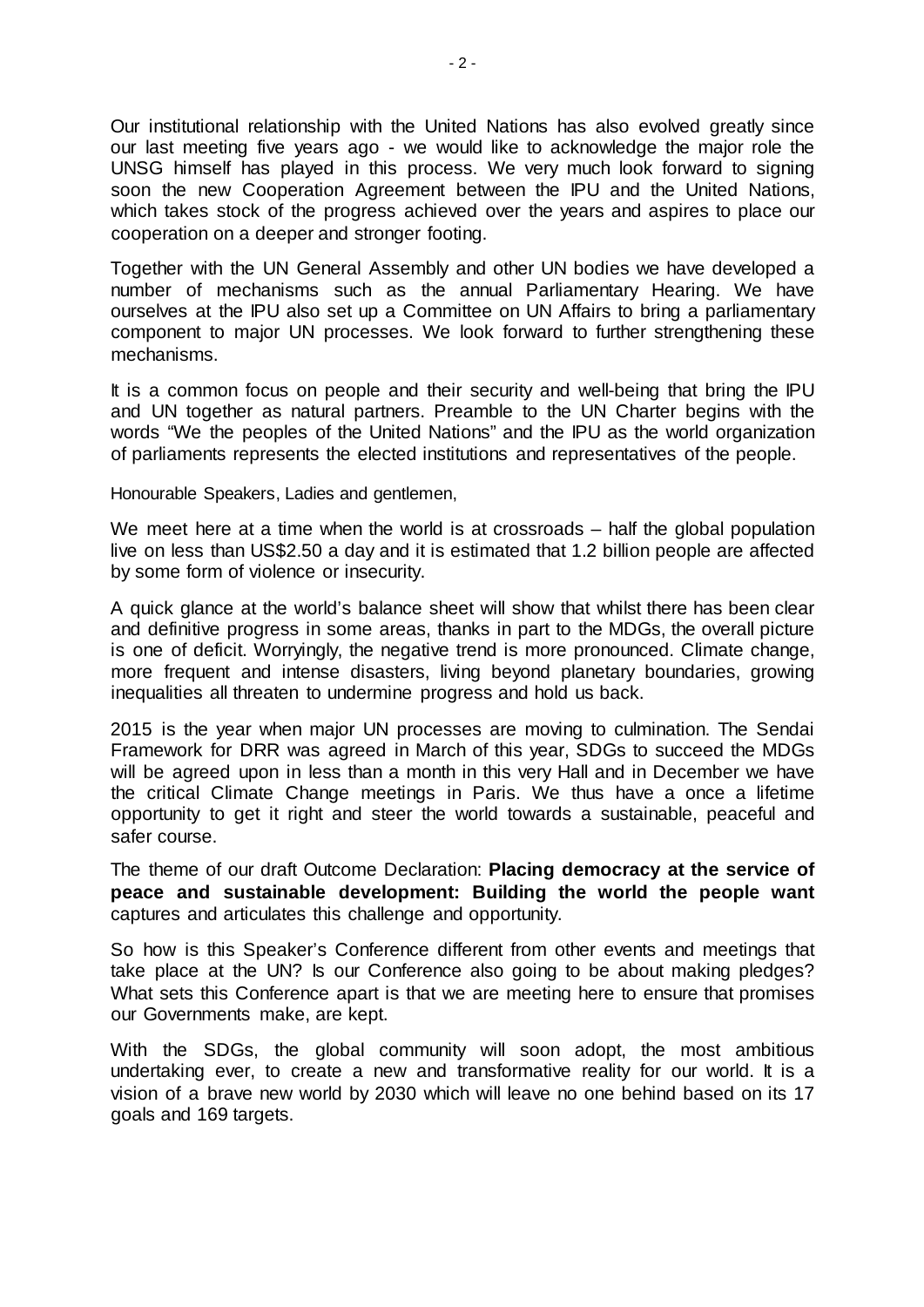Fifteen years back, our governments also tried to create a new reality but issues of governance and accountability were largely absent in the planning and execution. This time round, it is thankfully different.

The SDGs will be the first ever major UN Agreement to include specific action on governance. Effective, accountable, representative institutions will be the engines to drive the implementation of the SDGs.

As you are all aware, the IPU has been seeking your support for the inclusion of a strong reference to the role of parliaments in the SDGs Declaration. Many of you have reached out to your government in underscoring this message and I wish to thank you for the great support.

Our efforts have not gone in vain and the draft political Declaration accompanying the SDGs clearly acknowledges the "essential role of national parliaments".

As the institution which is constitutionally mandated to hold government to account, to enact legislation and ensure their application, to appropriate resources through the budgetary process to meet goals, parliaments have a unique responsibility and role. It would thus not be an understatement to say that parliaments will be critical to success of the SDGs.

The other point I would like to emphasize is that the SDGs layout through its goals and targets where our destination is. The indicators to evaluate progress will have us to correct the course as needed. But the goals do not tell us what we need to do to reach our destination.

There is no one size that fits all and parliaments will have to debate and come up with their own policy solutions. Strong ownership and buy in to the SDGs will be critical. Let us not underestimate our mandate and ability to effect qualitative change on every aspect of people's lives. This power has to be tapped into deeper and more extensively than ever before.

You as Speakers of Parliaments are the guardians and custodians of elected representatives. How effective your MPs and parliaments are is determined not by the grandeur of the parliament buildings or by the extensive Rules of Procedure that determine conduct of business but rather by your commitment and your ability to lead and inspire change.

People and planet have to come first as never before. We need to think out of the box. Business as usual when it comes to our economic model and system of governance will not deliver the SDGs.

Political reform and leadership will be essential to success and as leaders of national parliaments, remember that you have the ability, and the mandate, to fashion the political change that is necessary.

This however is a steep challenge and will test us to our limits. Not all parliaments are ready for the enormous challenge that awaits them. As national leaders in your own countries, Speakers will need to ensure that their Parliaments are fit for purpose.

Strong parliaments provide a sound foundation for democracy and peace – both of which are pre-conditions for development.